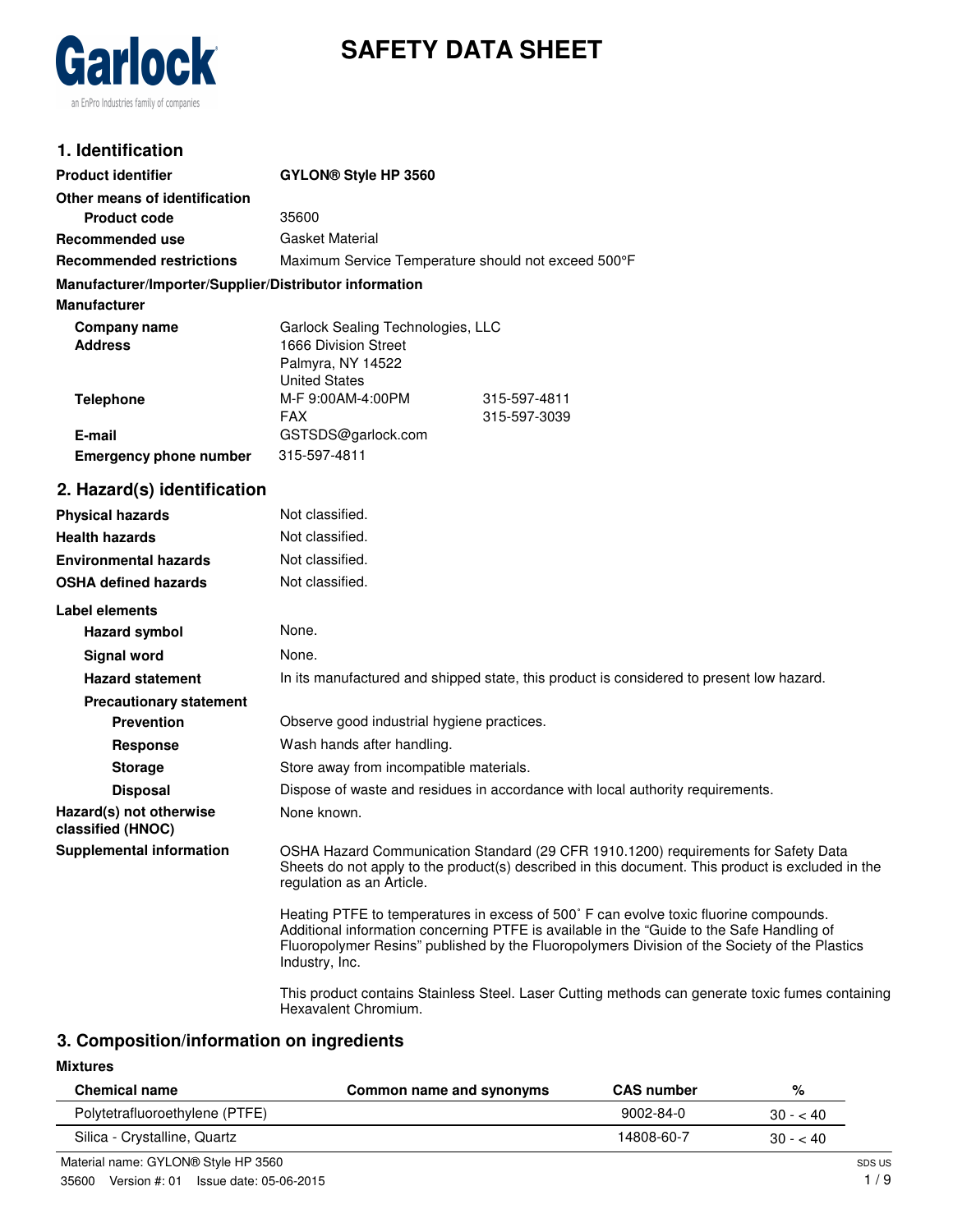| <b>Chemical name</b>                            | Common name and synonyms | <b>CAS number</b> | %         |
|-------------------------------------------------|--------------------------|-------------------|-----------|
| Chromium (Component in 316<br>Stainless Steel)  |                          | 7440-47-3         | $3 - 5$   |
| Nickel (Component in 316 Stainless<br>Steel)    |                          | 7440-02-0         | $3 - 5$   |
| Manganese (Component of 316<br>Stainless Steel) |                          | 7439-96-5         | < 1       |
| Molybdenum (Component of 316<br>Stainles Steel) |                          | 7439-98-7         | ا >       |
| Spinels, Iron Titanium Brown                    |                          | 68187-02-0        | < 1       |
| Silicon (Component in 316<br>Stainless Steel)   |                          | 7440-21-3         | < 0.2     |
| Other components below reportable levels        |                          |                   | $10 - 20$ |

\*Designates that a specific chemical identity and/or percentage of composition has been withheld as a trade secret.

| 4. First-aid measures |
|-----------------------|
|-----------------------|

| <b>Inhalation</b>                                                            | No specific intervention is indicated as the product is not likely to be hazardous by inhalation.<br>Consult a physician if necessary. If exposed to fumes from overheating or combustion, move to<br>fresh air. Consult physician if symptoms persist. |
|------------------------------------------------------------------------------|---------------------------------------------------------------------------------------------------------------------------------------------------------------------------------------------------------------------------------------------------------|
| <b>Skin contact</b>                                                          | The product is not likely to be hazardous by skin contact, but cleansing the skin after use is<br>advisable.                                                                                                                                            |
| Eye contact                                                                  | Rinse with water. Get medical attention if irritation develops and persists.                                                                                                                                                                            |
| Ingestion                                                                    | No specific intervention is indicated, as product is not likely to be hazardous by ingestion. Consult<br>a physician if necessary.                                                                                                                      |
| <b>Most important</b><br>symptoms/effects, acute and<br>delayed              | Direct contact with eyes may cause temporary irritation.                                                                                                                                                                                                |
| Indication of immediate<br>medical attention and special<br>treatment needed | Treat symptomatically.                                                                                                                                                                                                                                  |
| <b>General information</b>                                                   | Ensure that medical personnel are aware of the material(s) involved, and take precautions to<br>protect themselves.                                                                                                                                     |
| 5. Fire-fighting measures                                                    |                                                                                                                                                                                                                                                         |

| Suitable extinguishing media                                     | Water fog. Foam. Dry chemical powder. Carbon dioxide (CO2).                                                                                          |
|------------------------------------------------------------------|------------------------------------------------------------------------------------------------------------------------------------------------------|
| Unsuitable extinguishing<br>media                                | Do not use water jet as an extinguisher, as this will spread the fire.                                                                               |
| Specific hazards arising from<br>the chemical                    | During fire, gases hazardous to health may be formed.                                                                                                |
| Special protective equipment<br>and precautions for firefighters | Self-contained breathing apparatus and full protective clothing must be worn in case of fire.                                                        |
| <b>Fire fighting</b><br>equipment/instructions                   | Hydrogen fluoride fumes emitted during a fire can react with water to form hydrofluoric acid. Wear<br>neoprene gloves when handling refuse from fire |
| <b>Specific methods</b>                                          | Use standard firefighting procedures and consider the hazards of other involved materials.                                                           |
| <b>General fire hazards</b>                                      | No unusual fire or explosion hazards noted.                                                                                                          |

#### **6. Accidental release measures**

| Personal precautions.<br>protective equipment and<br>emergency procedures | See Section 8 of the SDS for Personal Protective Equipment.               |
|---------------------------------------------------------------------------|---------------------------------------------------------------------------|
| Methods and materials for<br>containment and cleaning up                  | No special methods normally required. If dust is generated see Section 7. |
| <b>Environmental precautions</b>                                          | None known.                                                               |

## **7. Handling and storage**

Precautions for safe handling Avoid grinding, abrading or other mechanical actions that could release airborne silica. Dust generated from this material must be managed by wet wiping or vacuuming with HEPA filtration equipped vacuum cleaners. Do not dry sweep or blow dust with compressed air. Avoid breathing dust. Avoid contamination of cigarettes or tobacco with dust from this material.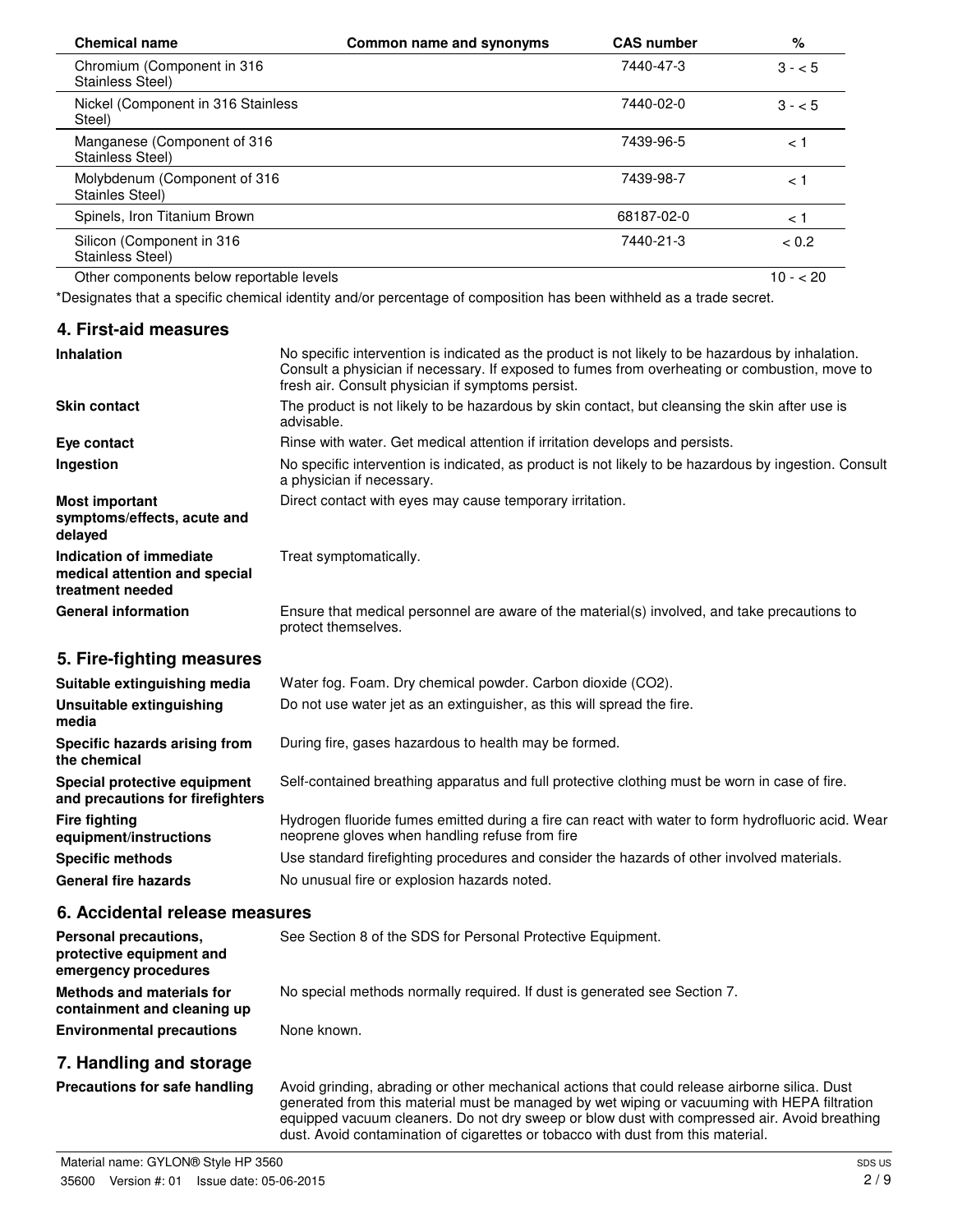## **8. Exposure controls/personal protection**

#### **Occupational exposure limits**

#### **US. OSHA Table Z-1 Limits for Air Contaminants (29 CFR 1910.1000)**

| <b>Components</b>                                                  | <b>Type</b>                                                | Value                                                                                           | Form                       |
|--------------------------------------------------------------------|------------------------------------------------------------|-------------------------------------------------------------------------------------------------|----------------------------|
| Chromium (Component in<br>316 Stainless Steel) (CAS<br>7440-47-3)  | PEL                                                        | 1 $mg/m3$                                                                                       |                            |
| Manganese (Component of<br>316 Stainless Steel) (CAS<br>7439-96-5) | Ceiling                                                    | $5 \text{ mg/m}$ 3                                                                              | Fume.                      |
| Molybdenum (Component<br>of 316 Stainles Steel) (CAS<br>7439-98-7) | PEL                                                        | $15 \text{ mg/m}$ 3                                                                             | Total dust.                |
| Nickel (Component in 316<br>Stainless Steel) (CAS<br>7440-02-0)    | <b>PEL</b>                                                 | 1 $mg/m3$                                                                                       |                            |
| Silicon (Component in 316<br>Stainless Steel) (CAS<br>7440-21-3)   | PEL                                                        | $5 \text{ mg/m}$ 3                                                                              | Respirable fraction.       |
|                                                                    |                                                            | $15$ mg/m $3$                                                                                   | Total dust.                |
| US. OSHA Table Z-3 (29 CFR 1910.1000)<br><b>Components</b>         | <b>Type</b>                                                | Value                                                                                           | Form                       |
| Silica - Crystalline, Quartz<br>(CAS 14808-60-7)                   | <b>TWA</b>                                                 | $0.3$ mg/m $3$                                                                                  | Total dust.                |
|                                                                    |                                                            | $0.1$ mg/m $3$<br>2.4 mppcf                                                                     | Respirable.<br>Respirable. |
| <b>US. ACGIH Threshold Limit Values</b><br><b>Components</b>       | <b>Type</b>                                                | Value                                                                                           | Form                       |
| Chromium (Component in<br>316 Stainless Steel) (CAS<br>7440-47-3)  | <b>TWA</b>                                                 | $0.5$ mg/m $3$                                                                                  |                            |
| Nickel (Component in 316<br>Stainless Steel) (CAS<br>7440-02-0)    | <b>TWA</b>                                                 | $1.5 \text{ mg/m}$ 3                                                                            | Inhalable fraction.        |
| Silica - Crystalline, Quartz<br>(CAS 14808-60-7)                   | <b>TWA</b>                                                 | $0.025$ mg/m3                                                                                   | Respirable fraction.       |
| US. NIOSH: Pocket Guide to Chemical Hazards                        |                                                            |                                                                                                 |                            |
| <b>Components</b>                                                  | Type                                                       | Value                                                                                           | Form                       |
| Chromium (Component in<br>316 Stainless Steel) (CAS<br>7440-47-3)  | <b>TWA</b>                                                 | $0.5$ mg/m $3$                                                                                  |                            |
| Manganese (Component of<br>316 Stainless Steel) (CAS<br>7439-96-5) | <b>STEL</b>                                                | $3 \text{ mg/m}$                                                                                | Fume.                      |
|                                                                    | <b>TWA</b>                                                 | 1 $mg/m3$                                                                                       | Fume.                      |
| Nickel (Component in 316<br>Stainless Steel) (CAS<br>7440-02-0)    | <b>TWA</b>                                                 | $0.015$ mg/m3                                                                                   |                            |
| Silica - Crystalline, Quartz<br>(CAS 14808-60-7)                   | <b>TWA</b>                                                 | $0.05$ mg/m $3$                                                                                 | Respirable dust.           |
| Silicon (Component in 316<br>Stainless Steel) (CAS<br>7440-21-3)   | <b>TWA</b>                                                 | $5 \text{ mg/m}$ 3                                                                              | Respirable.                |
|                                                                    |                                                            | 10 mg/m3                                                                                        | Total                      |
| <b>Biological limit values</b>                                     | No biological exposure limits noted for the ingredient(s). |                                                                                                 |                            |
| <b>Exposure guidelines</b>                                         | should be monitored and controlled.                        | Occupational exposure to nuisance dust (total and respirable) and respirable crystalline silica |                            |
| Appropriate engineering<br>controls                                | General ventilation normally adequate.                     |                                                                                                 |                            |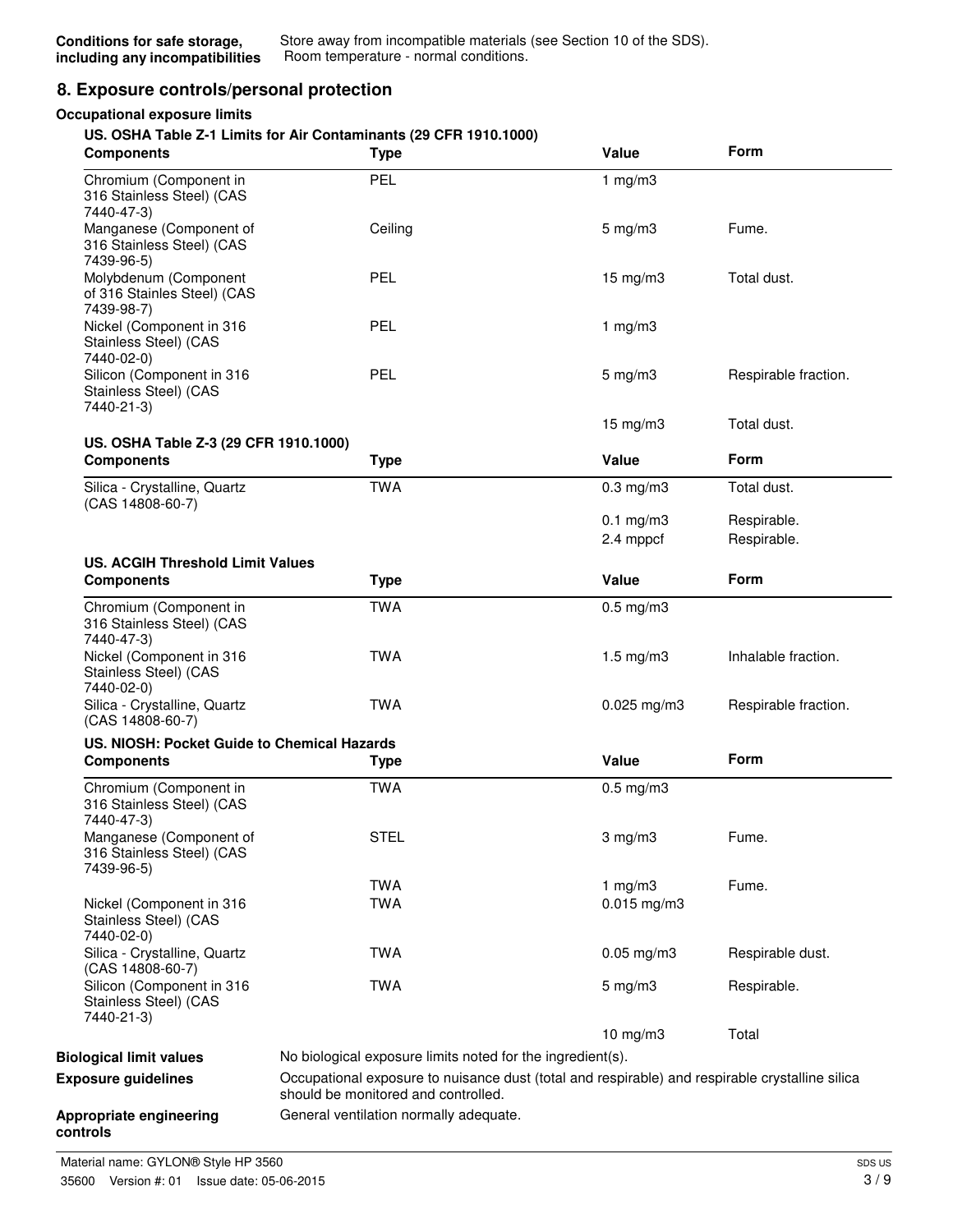#### **Individual protection measures, such as personal protective equipment**

| Eye/face protection               | As generally good practice, safety glasses with side shields are recommended when handling this<br>product to prevent eye contact with particulate matter.                                                                  |
|-----------------------------------|-----------------------------------------------------------------------------------------------------------------------------------------------------------------------------------------------------------------------------|
| <b>Skin protection</b>            |                                                                                                                                                                                                                             |
| <b>Hand protection</b>            | When handling hot material, use heat resistant gloves. Edges maybe sharp. Wear suitable gloves<br>to prevent hand lacerations.                                                                                              |
| Other                             | Not normally needed.                                                                                                                                                                                                        |
| <b>Respiratory protection</b>     | Use a particulate filter respirator for particulate concentrations exceeding the Occupational<br>Exposure Limit.                                                                                                            |
| <b>Thermal hazards</b>            | Wear appropriate thermal protective clothing, when necessary.                                                                                                                                                               |
| General hygiene<br>considerations | Always observe good personal hygiene measures, such as washing after handling the material<br>and before eating, drinking, and/or smoking. Routinely wash work clothing and protective<br>equipment to remove contaminants. |

## **9. Physical and chemical properties**

| Appearance                                           |                                                   |
|------------------------------------------------------|---------------------------------------------------|
| <b>Physical state</b>                                | Solid.                                            |
| <b>Form</b>                                          | Metal Inserted Sheet or Gaskets.                  |
| Color                                                | Fawn                                              |
| Odor                                                 | None.                                             |
| Odor threshold                                       | Not available.                                    |
| pН                                                   | Not Applicable                                    |
| <b>Melting point/freezing point</b>                  | 620.6 °F (327 °C) / 2800.4 °F (1538 °C) estimated |
| Initial boiling point and boiling<br>range           | Not Applicable                                    |
| <b>Flash point</b>                                   | Not Applicable                                    |
| <b>Evaporation rate</b>                              | Not Applicable                                    |
| Flammability (solid, gas)                            | Not available.                                    |
| Upper/lower flammability or explosive limits         |                                                   |
| <b>Flammability limit - lower</b><br>(%)             | Not Applicable                                    |
| <b>Flammability limit - lower</b><br>(%) temperature | Not Applicable                                    |
| <b>Flammability limit - upper</b><br>(%)             | Not Applicable                                    |
| <b>Flammability limit - upper</b><br>(%) temperature | Not Applicable                                    |
| Explosive limit - lower (%)                          | Not Applicable                                    |
| Explosive limit - lower (%)<br>temperature           | Not Applicable                                    |
| Explosive limit - upper (%)                          | Not Applicable                                    |
| Explosive limit - upper (%)<br>temperature           | Not Applicable                                    |
| Vapor pressure                                       | Not Applicable                                    |
| Vapor density                                        | Not Applicable                                    |
| <b>Relative density</b>                              | Not available.                                    |
| Solubility(ies)                                      |                                                   |
| Solubility (water)                                   | Not Soluble                                       |
| <b>Partition coefficient</b><br>(n-octanol/water)    | Not Applicable                                    |
| <b>Auto-ignition temperature</b>                     | 968 - 1040 °F (520 - 560 °C)                      |
| <b>Decomposition temperature</b>                     | > 500 °F (> 260 °C)                               |
| <b>Viscosity</b>                                     | Not Applicable                                    |
|                                                      |                                                   |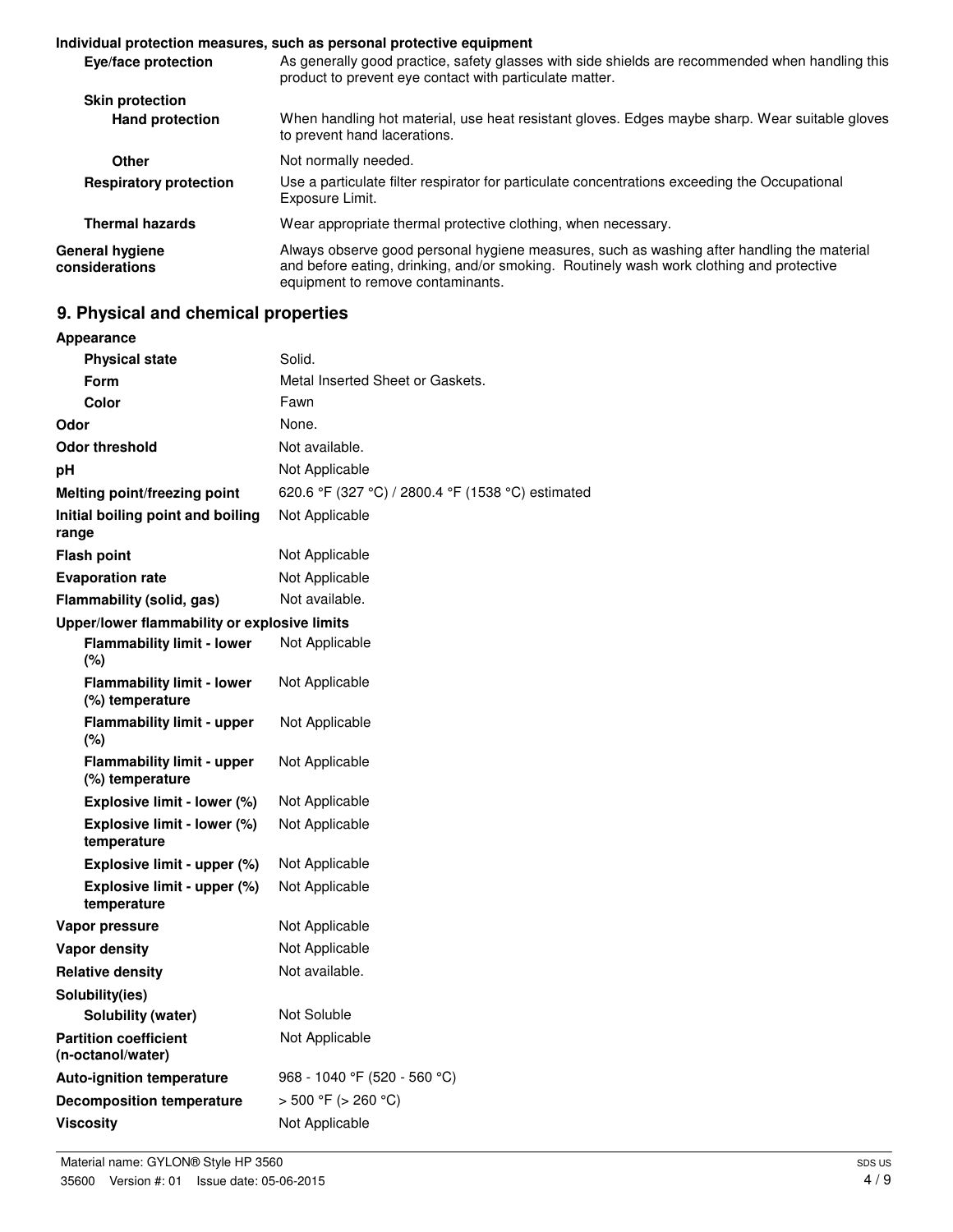| <b>Other information</b> |                |
|--------------------------|----------------|
| <b>Explosive limit</b>   | Not Applicable |
| <b>Flash point class</b> | Not Applicable |

## **10. Stability and reactivity**

| Reactivity                                   | The product is stable and non-reactive under normal conditions of use, storage and transport.                                                                                                                                                                                                                                                                                                  |
|----------------------------------------------|------------------------------------------------------------------------------------------------------------------------------------------------------------------------------------------------------------------------------------------------------------------------------------------------------------------------------------------------------------------------------------------------|
| <b>Chemical stability</b>                    | Material is stable under normal conditions.                                                                                                                                                                                                                                                                                                                                                    |
| <b>Possibility of hazardous</b><br>reactions | No dangerous reaction known under conditions of normal use.                                                                                                                                                                                                                                                                                                                                    |
| <b>Conditions to avoid</b>                   | Keep away from heat, sparks and open flame.                                                                                                                                                                                                                                                                                                                                                    |
| Incompatible materials                       | Incompatible or can react with finely divided metal powders (e.g. aluminum and magnesium),<br>molten alkali metals, and potent oxidizers like fluorine and related compounds like chlorine<br>trifluoride. Contact with incompatibles can cause fire or explosion.                                                                                                                             |
| <b>Hazardous decomposition</b><br>products   | Composition of by-products from the result of a fire or thermal decomposition will vary depending<br>on the specific conditions. Hazardous gases/vapors possibly evolved include smoke, hydrogen<br>fluoride, carbonyl fluoride, perfluorocarbon olefins, carbon monoxide, as well as metal or metal<br>oxide fumes including those of chromium and nickel. There may be others unknown to us. |

## **11. Toxicological information**

| Information on likely routes of exposure |  |  |  |  |
|------------------------------------------|--|--|--|--|
|------------------------------------------|--|--|--|--|

| <b>Inhalation</b>                                                                  | No adverse effects due to inhalation are expected.       |
|------------------------------------------------------------------------------------|----------------------------------------------------------|
| <b>Skin contact</b>                                                                | No adverse effects due to skin contact are expected.     |
| Eye contact                                                                        | Direct contact with eyes may cause temporary irritation. |
| Ingestion                                                                          | Expected to be a low ingestion hazard.                   |
| Symptoms related to the<br>physical, chemical and<br>toxicological characteristics | Direct contact with eyes may cause temporary irritation. |

#### **Information on toxicological effects**

| <b>Acute toxicity</b>                       | No effects due to exposure to the product are anticipated. If exposed to thermal decomposition<br>products of the PTFE, temporary symptoms of polymer fume fever, a temporary flu-like illness<br>with chills, fever, and sometimes cough, of approximately 24 hours duration may arise. There are<br>some reports in the literature of persistent pulmonary effects in individuals, especially smokers,<br>who have repeated episodes of polymer fume fever. Because of complicating factors, such as<br>mixed exposures and smoking history, these findings are uncertain. Small amounts of carbonyl<br>fluoride and hydrogen fluoride may also be evolved when PTFE is overheated or burned.                                                                                                                                                                                                                                                                                                                                                                                                                                                                                                                                                                                                                                                                                                                                                                                                                                                                                  |
|---------------------------------------------|----------------------------------------------------------------------------------------------------------------------------------------------------------------------------------------------------------------------------------------------------------------------------------------------------------------------------------------------------------------------------------------------------------------------------------------------------------------------------------------------------------------------------------------------------------------------------------------------------------------------------------------------------------------------------------------------------------------------------------------------------------------------------------------------------------------------------------------------------------------------------------------------------------------------------------------------------------------------------------------------------------------------------------------------------------------------------------------------------------------------------------------------------------------------------------------------------------------------------------------------------------------------------------------------------------------------------------------------------------------------------------------------------------------------------------------------------------------------------------------------------------------------------------------------------------------------------------|
| <b>Skin corrosion/irritation</b>            | Prolonged skin contact may cause temporary irritation.                                                                                                                                                                                                                                                                                                                                                                                                                                                                                                                                                                                                                                                                                                                                                                                                                                                                                                                                                                                                                                                                                                                                                                                                                                                                                                                                                                                                                                                                                                                           |
| Serious eye damage/eye<br><i>irritation</i> | Direct contact with eyes may cause temporary irritation.                                                                                                                                                                                                                                                                                                                                                                                                                                                                                                                                                                                                                                                                                                                                                                                                                                                                                                                                                                                                                                                                                                                                                                                                                                                                                                                                                                                                                                                                                                                         |
| Respiratory or skin sensitization           |                                                                                                                                                                                                                                                                                                                                                                                                                                                                                                                                                                                                                                                                                                                                                                                                                                                                                                                                                                                                                                                                                                                                                                                                                                                                                                                                                                                                                                                                                                                                                                                  |
| <b>Respiratory sensitization</b>            | Not a respiratory sensitizer.                                                                                                                                                                                                                                                                                                                                                                                                                                                                                                                                                                                                                                                                                                                                                                                                                                                                                                                                                                                                                                                                                                                                                                                                                                                                                                                                                                                                                                                                                                                                                    |
| <b>Skin sensitization</b>                   | This product is not expected to cause skin sensitization.                                                                                                                                                                                                                                                                                                                                                                                                                                                                                                                                                                                                                                                                                                                                                                                                                                                                                                                                                                                                                                                                                                                                                                                                                                                                                                                                                                                                                                                                                                                        |
| Germ cell mutagenicity                      | No data available to indicate product or any components present at greater than 0.1% are<br>mutagenic or genotoxic.                                                                                                                                                                                                                                                                                                                                                                                                                                                                                                                                                                                                                                                                                                                                                                                                                                                                                                                                                                                                                                                                                                                                                                                                                                                                                                                                                                                                                                                              |
| Carcinogenicity                             | In 1997, IARC (the International Agency for Research on Cancer) concluded that crystalline silica<br>inhaled from occupational sources can cause lung cancer in humans. However in making the<br>overall evaluation, IARC noted that "carcinogenicity was not detected in all industrial<br>circumstances studied. Carcinogenicity may be dependent on inherent characteristics of the<br>crystalline silica or on external factors affecting its biological activity or distribution of its<br>polymorphs." (IARC Monographs on the evaluation of the carcinogenic risks of chemicals to<br>humans, Silica, silicates dust and organic fibres, 1997, Vol. 68, IARC, Lyon, France.) In June<br>2003, SCOEL (the EU Scientific Committee on Occupational Exposure Limits) concluded that the<br>main effect in humans of the inhalation of respirable crystalline silica dust is silicosis. "There is<br>sufficient information to conclude that the relative risk of lung cancer is increased in persons with<br>silicosis (and, apparently, not in employees without silicosis exposed to silica dust in quarries and<br>in the ceramic industry). Therefore, preventing the onset of silicosis will also reduce the cancer<br>risk" (SCOEL SUM Doc 94-final, June 2003) According to the current state of the art, worker<br>protection against silicosis can be consistently assured by respecting the existing regulatory<br>occupational exposure limits. Occupational exposure to respirable dust and respirable crystalline<br>silica should be monitored and controlled. |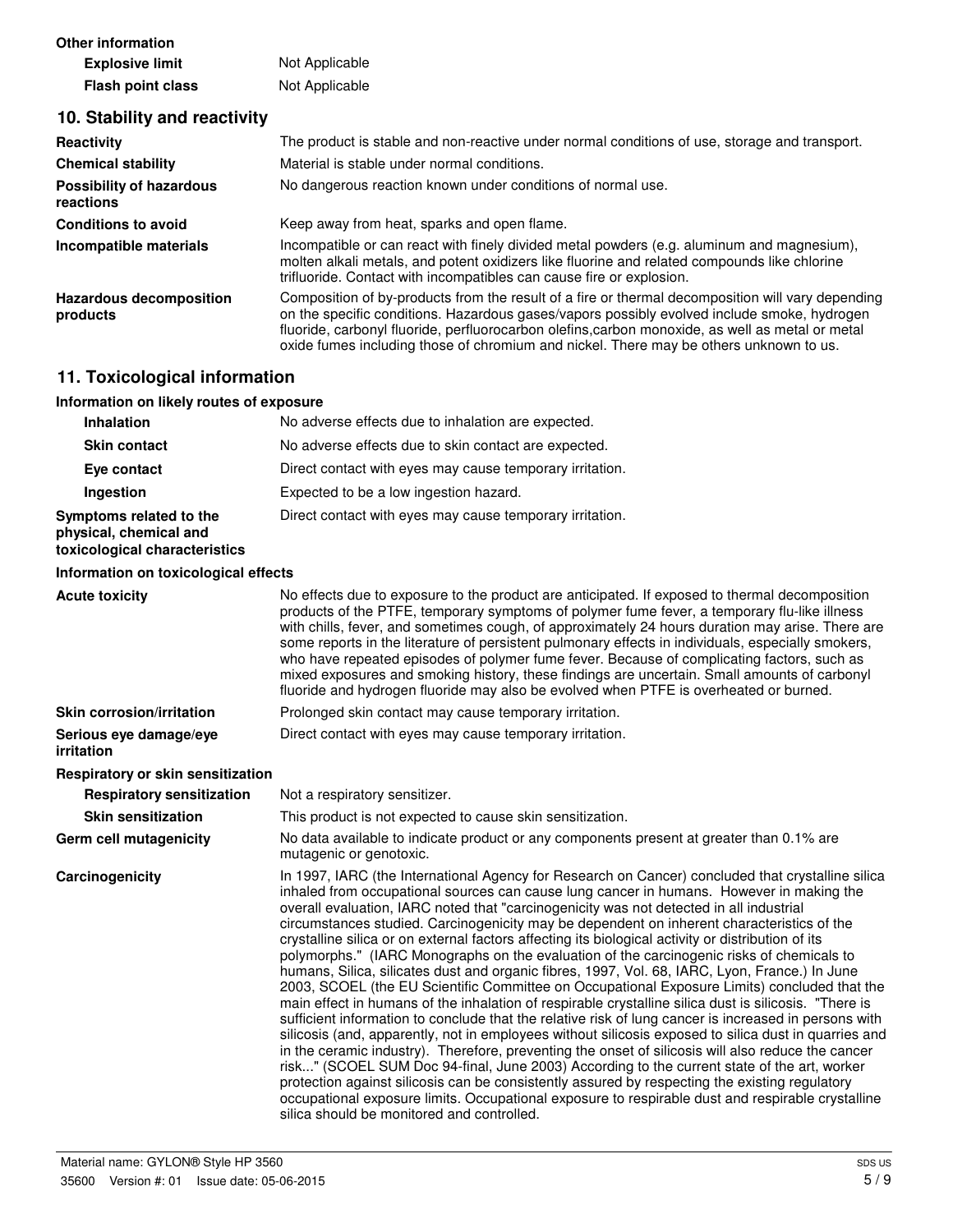| <b>IARC Monographs. Overall Evaluation of Carcinogenicity</b>  |                                                                |                                                                              |  |
|----------------------------------------------------------------|----------------------------------------------------------------|------------------------------------------------------------------------------|--|
| Chromium (Component in 316 Stainless Steel) (CAS<br>7440-47-3) |                                                                | 3 Not classifiable as to carcinogenicity to humans.                          |  |
| Nickel (Component in 316 Stainless Steel) (CAS<br>7440-02-0)   |                                                                | 2B Possibly carcinogenic to humans.                                          |  |
| Polytetrafluoroethylene (PTFE) (CAS 9002-84-0)                 |                                                                | 3 Not classifiable as to carcinogenicity to humans.                          |  |
| Silica - Crystalline, Quartz (CAS 14808-60-7)                  |                                                                | 1 Carcinogenic to humans.                                                    |  |
|                                                                | OSHA Specifically Regulated Substances (29 CFR 1910.1001-1050) |                                                                              |  |
| Not listed.                                                    |                                                                |                                                                              |  |
|                                                                | US. National Toxicology Program (NTP) Report on Carcinogens    |                                                                              |  |
| Nickel (Component in 316 Stainless Steel) (CAS<br>7440-02-0)   |                                                                | Reasonably Anticipated to be a Human Carcinogen.                             |  |
| Silica - Crystalline, Quartz (CAS 14808-60-7)                  |                                                                | Known To Be Human Carcinogen.                                                |  |
| <b>Reproductive toxicity</b>                                   |                                                                | This product is not expected to cause reproductive or developmental effects. |  |
| Specific target organ toxicity -<br>single exposure            | Not classified.                                                |                                                                              |  |
| Specific target organ toxicity -<br>repeated exposure          | Not classified.                                                |                                                                              |  |
| <b>Aspiration hazard</b>                                       | Not an aspiration hazard.                                      |                                                                              |  |

## **12. Ecological information**

**Ecotoxicity** The product is not classified as environmentally hazardous. However, this does not exclude the inte possibility that large or frequent spills can have a harmful or damaging effect on the environment.

| <b>Product</b>                                               |                    | <b>Species</b>                                                                                                                                                                             | <b>Test Results</b>               |
|--------------------------------------------------------------|--------------------|--------------------------------------------------------------------------------------------------------------------------------------------------------------------------------------------|-----------------------------------|
| GYLON® Style HP 3560                                         |                    |                                                                                                                                                                                            |                                   |
| <b>Aquatic</b>                                               |                    |                                                                                                                                                                                            |                                   |
| Crustacea                                                    | EC50               | Daphnia                                                                                                                                                                                    | 0.2342 mg/l, 48 hours estimated   |
| Fish                                                         | <b>LC50</b>        | <b>Fish</b>                                                                                                                                                                                | 800.2733 mg/l, 96 hours estimated |
| <b>Components</b>                                            |                    | <b>Species</b>                                                                                                                                                                             | <b>Test Results</b>               |
| Chromium (Component in 316 Stainless Steel) (CAS 7440-47-3)  |                    |                                                                                                                                                                                            |                                   |
| <b>Aquatic</b>                                               |                    |                                                                                                                                                                                            |                                   |
| Crustacea                                                    | EC50               | Water flea (Daphnia magna)                                                                                                                                                                 | $0.01 - 0.7$ mg/l, 48 hours       |
| Fish                                                         | <b>LC50</b>        | Carp (Cyprinus carpio)                                                                                                                                                                     | 14.3 mg/l, 96 hours               |
| Manganese (Component of 316 Stainless Steel) (CAS 7439-96-5) |                    |                                                                                                                                                                                            |                                   |
| <b>Aquatic</b>                                               |                    |                                                                                                                                                                                            |                                   |
| Crustacea                                                    | EC50               | Water flea (Daphnia magna)                                                                                                                                                                 | 40 mg/l, 48 hours                 |
| Molybdenum (Component of 316 Stainles Steel) (CAS 7439-98-7) |                    |                                                                                                                                                                                            |                                   |
| <b>Aquatic</b>                                               |                    |                                                                                                                                                                                            |                                   |
| Fish                                                         | <b>LC50</b>        | Rainbow trout, donaldson trout<br>(Oncorhynchus mykiss)                                                                                                                                    | 800 mg/l, 96 hours                |
| Nickel (Component in 316 Stainless Steel) (CAS 7440-02-0)    |                    |                                                                                                                                                                                            |                                   |
| <b>Aquatic</b>                                               |                    |                                                                                                                                                                                            |                                   |
| Crustacea                                                    | EC50               | Water flea (Daphnia magna)                                                                                                                                                                 | 1 mg/l, 48 hours                  |
| Fish                                                         | <b>LC50</b>        | Fathead minnow (Pimephales promelas) 2.923 mg/l, 96 hours                                                                                                                                  |                                   |
|                                                              |                    | * Estimates for product may be based on additional component data not shown.                                                                                                               |                                   |
| Persistence and degradability                                |                    | No data is available on the degradability of this product.                                                                                                                                 |                                   |
| <b>Bioaccumulative potential</b>                             | No data available. |                                                                                                                                                                                            |                                   |
| Mobility in soil                                             | No data available. |                                                                                                                                                                                            |                                   |
| Other adverse effects                                        |                    | No other adverse environmental effects (e.g. ozone depletion, photochemical ozone creation<br>potential, endocrine disruption, global warming potential) are expected from this component. |                                   |
| 13. Disposal considerations                                  |                    |                                                                                                                                                                                            |                                   |
| <b>Disposal instructions</b>                                 | Not available.     |                                                                                                                                                                                            |                                   |
|                                                              |                    |                                                                                                                                                                                            |                                   |

**Local disposal regulations** Dispose in accordance with all applicable regulations.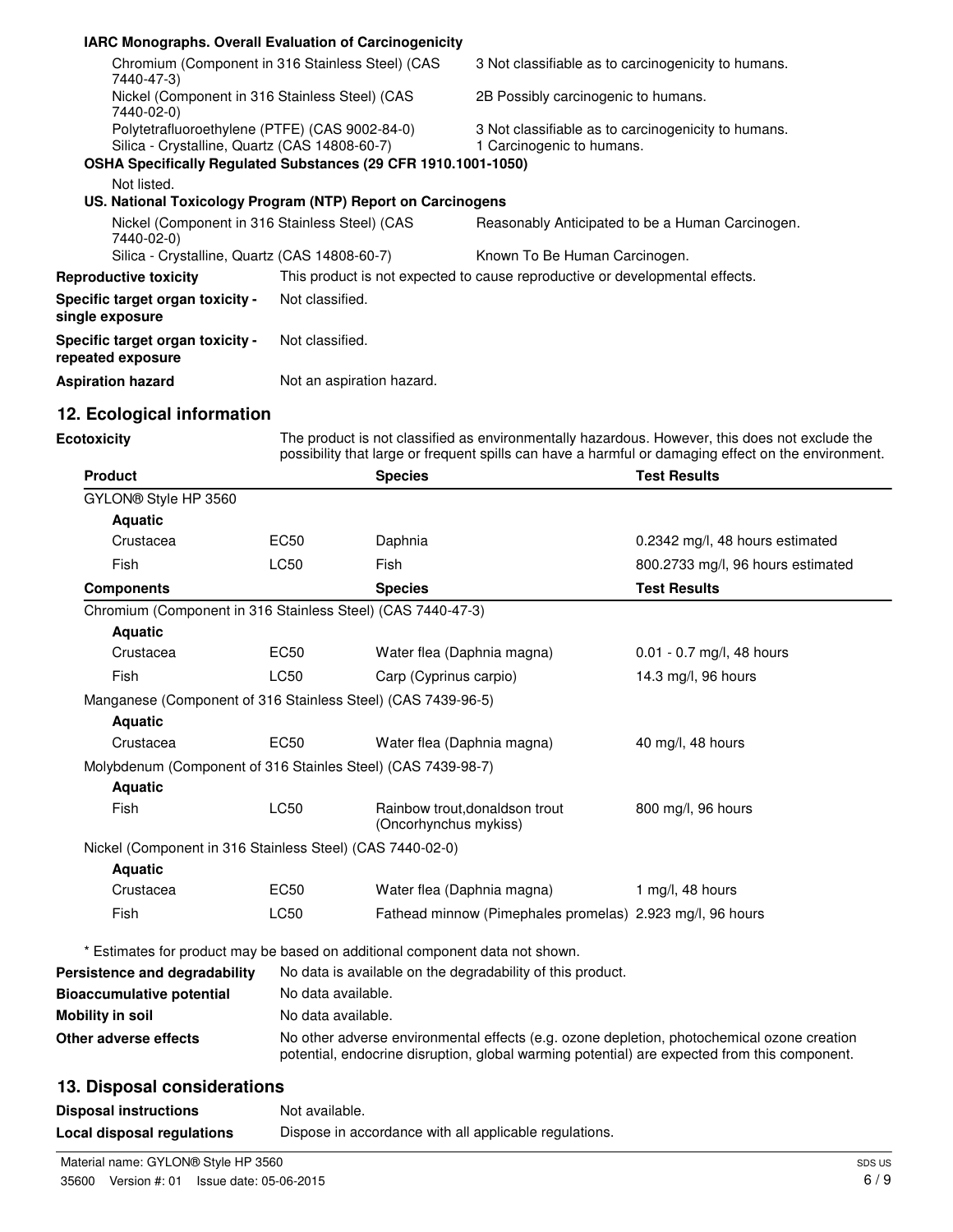| Hazardous waste code                                                             |                                                                                                                                                                                          |                   | The waste code should be assigned in discussion between the user, the producer and the waste |  |
|----------------------------------------------------------------------------------|------------------------------------------------------------------------------------------------------------------------------------------------------------------------------------------|-------------------|----------------------------------------------------------------------------------------------|--|
|                                                                                  | disposal company.                                                                                                                                                                        |                   |                                                                                              |  |
| Waste from residues / unused<br>products                                         | Dispose of in accordance with local regulations.                                                                                                                                         |                   |                                                                                              |  |
| <b>Contaminated packaging</b>                                                    | Not available.                                                                                                                                                                           |                   |                                                                                              |  |
| 14. Transport information                                                        |                                                                                                                                                                                          |                   |                                                                                              |  |
| <b>DOT</b>                                                                       |                                                                                                                                                                                          |                   |                                                                                              |  |
| Not regulated as dangerous goods.                                                |                                                                                                                                                                                          |                   |                                                                                              |  |
| <b>IATA</b>                                                                      |                                                                                                                                                                                          |                   |                                                                                              |  |
| Not regulated as dangerous goods.                                                |                                                                                                                                                                                          |                   |                                                                                              |  |
| <b>IMDG</b>                                                                      |                                                                                                                                                                                          |                   |                                                                                              |  |
| Not regulated as dangerous goods.                                                |                                                                                                                                                                                          |                   |                                                                                              |  |
| Transport in bulk according to<br>Annex II of MARPOL 73/78 and<br>the IBC Code   | Not applicable.                                                                                                                                                                          |                   |                                                                                              |  |
| 15. Regulatory information                                                       |                                                                                                                                                                                          |                   |                                                                                              |  |
| <b>US federal regulations</b>                                                    | All components are on the U.S. EPA TSCA Inventory List.                                                                                                                                  |                   |                                                                                              |  |
|                                                                                  | Communication Standard, 29 CFR 1910.1200.                                                                                                                                                |                   | This product is not known to be a "Hazardous Chemical" as defined by the OSHA Hazard         |  |
| TSCA Section 12(b) Export Notification (40 CFR 707, Subpt. D)                    |                                                                                                                                                                                          |                   |                                                                                              |  |
| Not regulated.<br><b>TSCA Chemical Action Plans, Chemicals of Concern</b>        |                                                                                                                                                                                          |                   |                                                                                              |  |
| Polytetrafluoroethylene (PTFE) (CAS 9002-84-0)                                   |                                                                                                                                                                                          |                   | Long-Chain Perfluorinated Chemicals (PFCs) Action Plan                                       |  |
| <b>CERCLA Hazardous Substance List (40 CFR 302.4)</b>                            |                                                                                                                                                                                          |                   |                                                                                              |  |
| Chromium (Component in 316 Stainless Steel) (CAS<br>7440-47-3)                   |                                                                                                                                                                                          | Listed.           |                                                                                              |  |
| Nickel (Component in 316 Stainless Steel) (CAS<br>7440-02-0)                     |                                                                                                                                                                                          | Listed.           |                                                                                              |  |
| <b>SARA 304 Emergency release notification</b>                                   |                                                                                                                                                                                          |                   |                                                                                              |  |
| Not regulated.<br>OSHA Specifically Regulated Substances (29 CFR 1910.1001-1050) |                                                                                                                                                                                          |                   |                                                                                              |  |
| Not listed.                                                                      |                                                                                                                                                                                          |                   |                                                                                              |  |
| Superfund Amendments and Reauthorization Act of 1986 (SARA)                      |                                                                                                                                                                                          |                   |                                                                                              |  |
| <b>Hazard categories</b>                                                         | Immediate Hazard - Yes<br>Delayed Hazard - Yes<br>Fire Hazard - No<br>Pressure Hazard - No<br>Reactivity Hazard - No                                                                     |                   |                                                                                              |  |
| <b>SARA 302 Extremely hazardous substance</b>                                    |                                                                                                                                                                                          |                   |                                                                                              |  |
| Not listed.                                                                      |                                                                                                                                                                                          |                   |                                                                                              |  |
| SARA 311/312 Hazardous<br>chemical                                               | No.                                                                                                                                                                                      |                   |                                                                                              |  |
| SARA 313 (TRI reporting)                                                         |                                                                                                                                                                                          |                   |                                                                                              |  |
| <b>Chemical name</b>                                                             |                                                                                                                                                                                          | <b>CAS number</b> | % by wt.                                                                                     |  |
| Chromium (Component in 316 Stainless Steel)                                      |                                                                                                                                                                                          | 7440-47-3         | $3 - 5$                                                                                      |  |
| Nickel (Component in 316 Stainless Steel)                                        |                                                                                                                                                                                          | 7440-02-0         | $3 - 5$                                                                                      |  |
| Manganese (Component of 316 Stainless Steel)                                     |                                                                                                                                                                                          | 7439-96-5         | < 1                                                                                          |  |
| Other federal regulations                                                        |                                                                                                                                                                                          |                   |                                                                                              |  |
| Clean Air Act (CAA) Section 112 Hazardous Air Pollutants (HAPs) List             |                                                                                                                                                                                          |                   |                                                                                              |  |
|                                                                                  | Chromium (Component in 316 Stainless Steel) (CAS 7440-47-3)<br>Manganese (Component of 316 Stainless Steel) (CAS 7439-96-5)<br>Nickel (Component in 316 Stainless Steel) (CAS 7440-02-0) |                   |                                                                                              |  |
| Clean Air Act (CAA) Section 112(r) Accidental Release Prevention (40 CFR 68.130) |                                                                                                                                                                                          |                   |                                                                                              |  |
| Not regulated.                                                                   |                                                                                                                                                                                          |                   |                                                                                              |  |
| <b>Safe Drinking Water Act</b><br>(SDWA)                                         | Not regulated.                                                                                                                                                                           |                   |                                                                                              |  |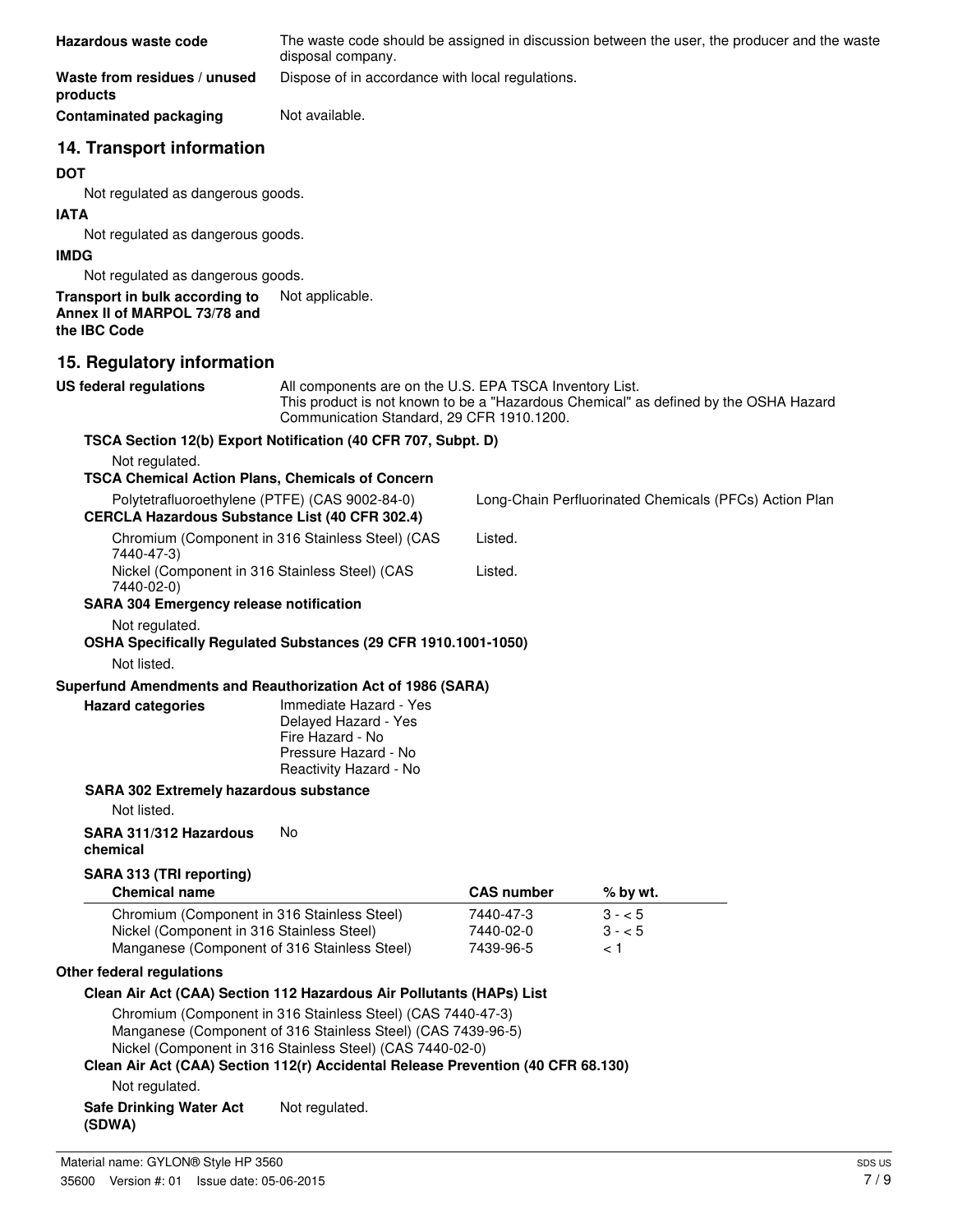#### **US state regulations**

- **US. California Controlled Substances. CA Department of Justice (California Health and Safety Code Section 11100)** Not listed.
- **US. California. Candidate Chemicals List. Safer Consumer Products Regulations (Cal. Code Regs, tit. 22, 69502.3, subd. (a))**

Chromium (Component in 316 Stainless Steel) (CAS 7440-47-3) Manganese (Component of 316 Stainless Steel) (CAS 7439-96-5) Molybdenum (Component of 316 Stainles Steel) (CAS 7439-98-7) Nickel (Component in 316 Stainless Steel) (CAS 7440-02-0) Silica - Crystalline, Quartz (CAS 14808-60-7)

#### **US. Massachusetts RTK - Substance List**

Chromium (Component in 316 Stainless Steel) (CAS 7440-47-3) Manganese (Component of 316 Stainless Steel) (CAS 7439-96-5) Molybdenum (Component of 316 Stainles Steel) (CAS 7439-98-7) Nickel (Component in 316 Stainless Steel) (CAS 7440-02-0) Silica - Crystalline, Quartz (CAS 14808-60-7) Silicon (Component in 316 Stainless Steel) (CAS 7440-21-3)

#### **US. New Jersey Worker and Community Right-to-Know Act**

Chromium (Component in 316 Stainless Steel) (CAS 7440-47-3) Manganese (Component of 316 Stainless Steel) (CAS 7439-96-5) Molybdenum (Component of 316 Stainles Steel) (CAS 7439-98-7) Nickel (Component in 316 Stainless Steel) (CAS 7440-02-0) Silica - Crystalline, Quartz (CAS 14808-60-7) Silicon (Component in 316 Stainless Steel) (CAS 7440-21-3)

#### **US. Pennsylvania Worker and Community Right-to-Know Law**

Chromium (Component in 316 Stainless Steel) (CAS 7440-47-3) Manganese (Component of 316 Stainless Steel) (CAS 7439-96-5) Molybdenum (Component of 316 Stainles Steel) (CAS 7439-98-7) Nickel (Component in 316 Stainless Steel) (CAS 7440-02-0) Polytetrafluoroethylene (PTFE) (CAS 9002-84-0) Silica - Crystalline, Quartz (CAS 14808-60-7) Silicon (Component in 316 Stainless Steel) (CAS 7440-21-3)

#### **US. Rhode Island RTK**

Chromium (Component in 316 Stainless Steel) (CAS 7440-47-3) Manganese (Component of 316 Stainless Steel) (CAS 7439-96-5) Nickel (Component in 316 Stainless Steel) (CAS 7440-02-0)

#### **US. California Proposition 65**

California Safe Drinking Water and Toxic Enforcement Act of 1986 (Proposition 65): This material is not known to contain any chemicals currently listed as carcinogens or reproductive toxins.

#### **US - California Proposition 65 - CRT: Listed date/Carcinogenic substance**

| Nickel (Component in 316 Stainless Steel) (CAS | Listed: October 1, 1989 |
|------------------------------------------------|-------------------------|
| 7440-02-0)                                     |                         |
| Silica - Crystalline, Quartz (CAS 14808-60-7)  | Listed: October 1, 1988 |

#### **International Inventories**

| Country(s) or region | <b>Inventory name</b>                                                     | On inventory (yes/no)* |
|----------------------|---------------------------------------------------------------------------|------------------------|
| Australia            | Australian Inventory of Chemical Substances (AICS)                        | Yes                    |
| Canada               | Domestic Substances List (DSL)                                            | Yes                    |
| Canada               | Non-Domestic Substances List (NDSL)                                       | No                     |
| China                | Inventory of Existing Chemical Substances in China (IECSC)                | Yes                    |
| Europe               | European Inventory of Existing Commercial Chemical<br>Substances (EINECS) | No                     |
| Europe               | European List of Notified Chemical Substances (ELINCS)                    | No                     |
| Japan                | Inventory of Existing and New Chemical Substances (ENCS)                  | No                     |
| Korea                | Existing Chemicals List (ECL)                                             | Yes                    |
| New Zealand          | New Zealand Inventory                                                     | Yes                    |
| Philippines          | Philippine Inventory of Chemicals and Chemical Substances<br>(PICCS)      | Yes                    |